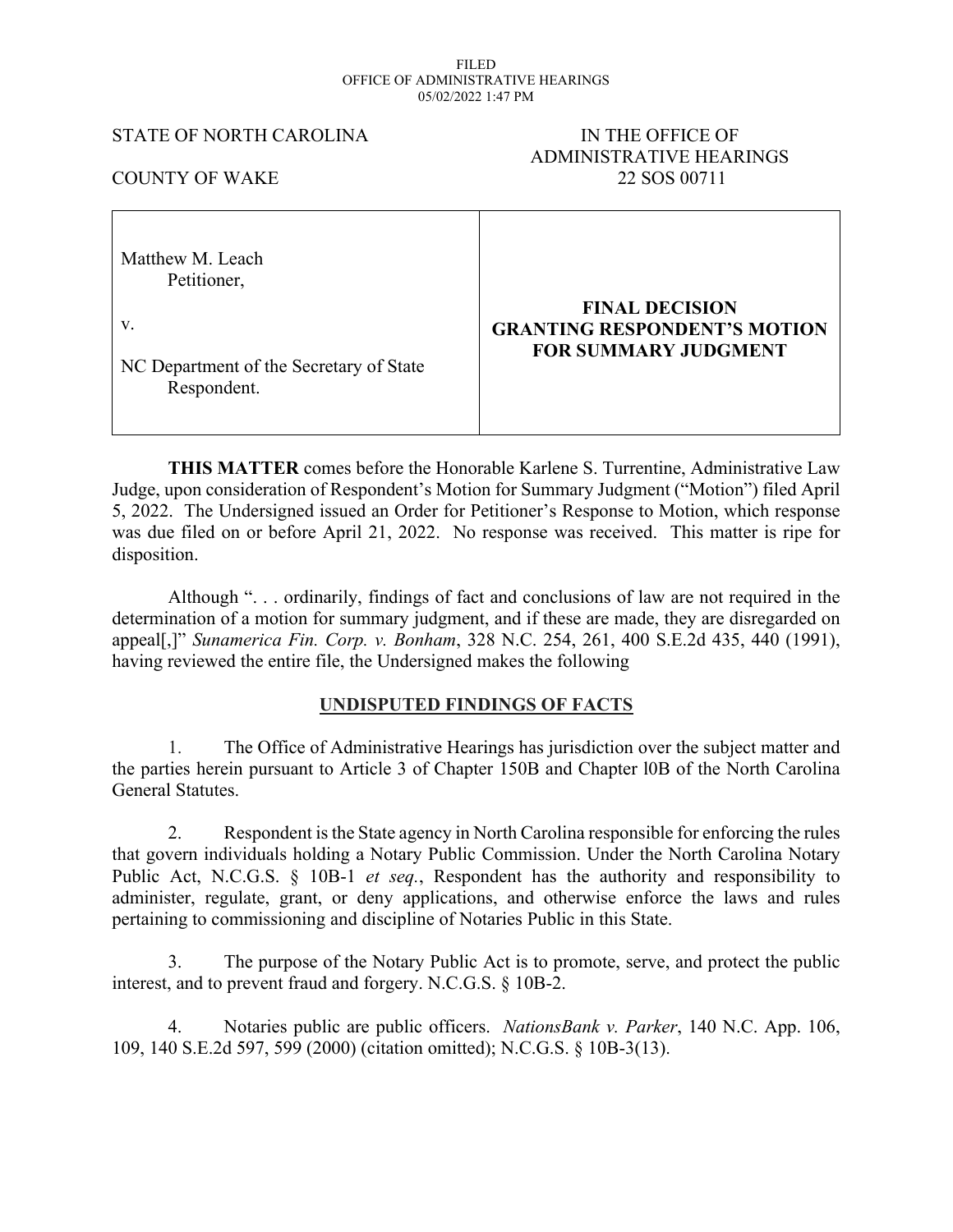5. On February 25, 2022, Petitioner filed a Petition for a Contested Case Hearing ("Petition") with the North Carolina Office of Administrative Hearings ("OAH") stating, "Im [sic] asking for a review of the NC Secretary of State's decision to deny my notary commission. I was convicted of a Level 5 DUI (plead guilty) in Oct 2021. I made a terrible mistake. I am a first time [sic] offender and I've previously held a commission with no errors or wrong-doings. It is a requirement of my job to hold a stamp. I cannot afford to lose my job and start a new career at this point in my life while supporting a family." *Petition*, ¶3 (original in all caps).

6. On February 28, 2022, this Tribunal issued an Order for Prehearing Statements and a Scheduling Order which required the parties to file Prehearing Statements within thirty (30) days.

7. On March 16, 2022, Respondent filed its Prehearing Statement, Document Constituting Agency Action and an Amended Prehearing Statement. In its Amended Prehearing Statement, Respondent asserts:

a) "In his application for a notary public commission, received by Respondent on January 20, 2022, Petitioner disclosed that he plead guilty to driving while impaired on October 7, 2021, for which he received a sentence that included a Probationary term of one year." Section 2, ¶1;

b) "Respondent lacked the authority to issue the commission based upon Petitioner's probationary status. Section 10B-5(d)(2) of the North Carolina General Statutes provides, in part, that the Secretary may deny an application for commission if the applicant has been convicted or plead guilty to a felony or any crime involving dishonesty or moral turpitude and that in no case may a commission be issued to an applicant **within 10 years after release from** prison, **probation**, or parole, whichever is later." Section 2, ¶2 (emphasis added); and,

c) "Respondent has discretionary power under N.C.G.S.  $\S 10B-5(d)(2)$  to deny an application based upon the applicant's conviction or admission of guilt to a felony or any crime involving dishonesty or moral turpitude. The applicable North Carolina Administrative code defines driving while impaired as a crime of dishonesty or moral turpitude. 18 N.C.A.C. 07B .0201(b)(10)." Section 2, ¶3.

8. On January 18, 2022, in a letter attached to his Application for Initial Appointment as a North Carolina Notary Public, Petitioner admitted to Respondent that:

"[On] Oct[ober] 4<sup>th</sup>[, he] made a very poor and dangerous decision to drink and drive. [He] was celebrating a recent promotion and drank more than [he] should have. ... [He] wasn't really thinking about it until it was too late. [He] was pulled over and arrested on sight . . .. Fortunately, there were no other involved parties (accident, damage to property, injuries, etc.).  $\ldots$  [He] plead guilty on Oct. 7<sup>th</sup> and was convicted and sentenced for a [sic] impaired driving (level 5). [He] was sentenced to 24 hr [sic] community service (COMPLETED), substance abuse class (COMPLETED), 1 year probation (unsupervised upon completion of community service), fines and court costs (PAID)."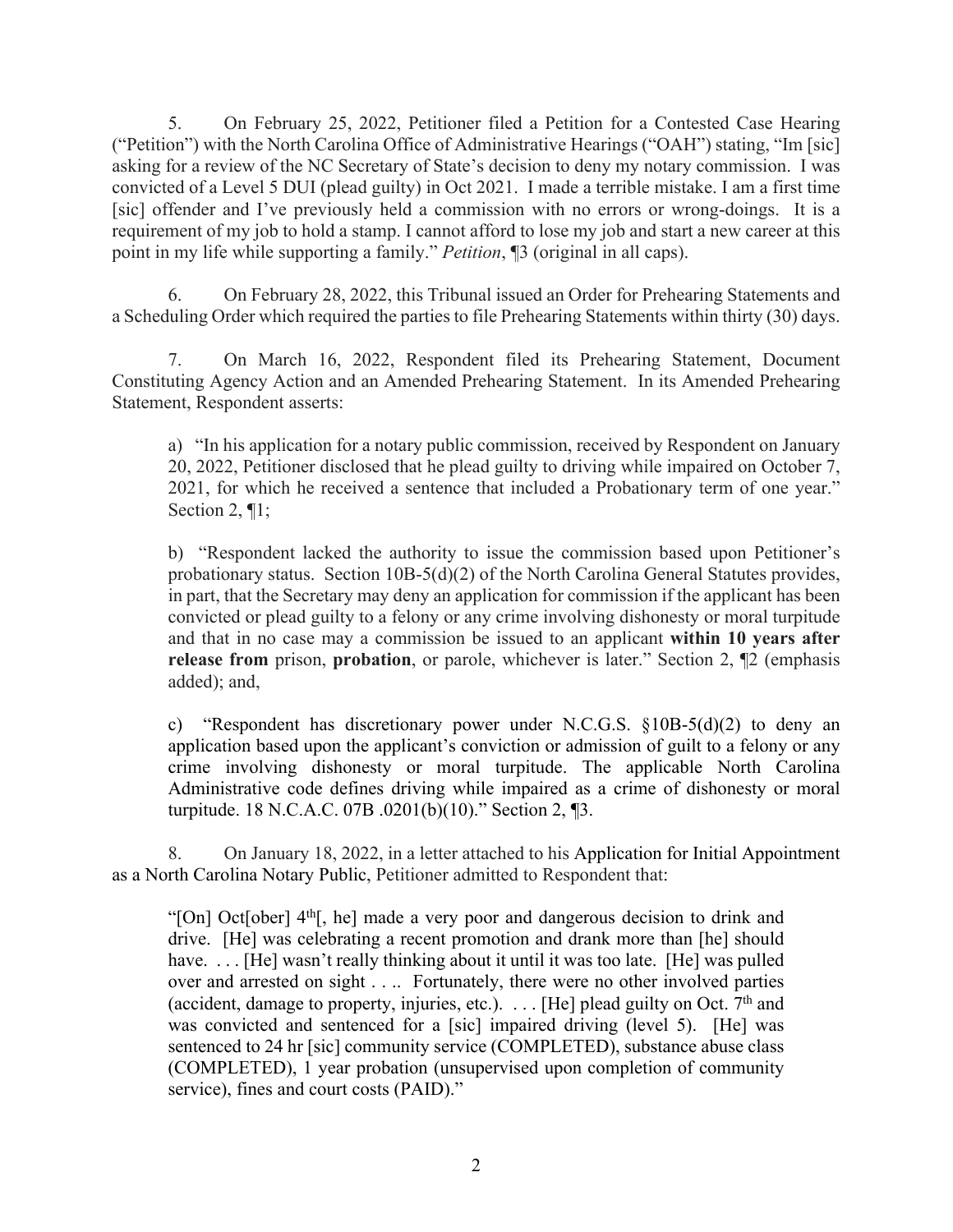Respondent's Exh A, attached to Motion (emphasis in original).

9. In its background check, Respondent found nothing adverse other than the DUI Petitioner reported showing up in his criminal check. Petitioner's character references are excellent, including one from his ex-wife. *Id.*

10. In its Document Constituting Agency Action letter, dated February 15, 2022, Respondent timely notified Petitioner that it was denying his application for Notary Public under N.C.G.S. § 10B-5(d)(2) because he was "found guilty of (T) DWI-LEVEL 5 [a first and least offense under N.C.G.S. § 20-138.1 and N.C.G.S. § 20-179], which is considered a crime of dishonesty or moral turpitude" under 18 NCAC 7B .0201(b)(10) and because he is "currently on **supervised probation**[.]" Respondent's Exh B, attached to Motion (emphasis in original).

11. There are no disputed facts in this case. Petitioner was convicted of driving while impaired, a misdemeanor, has not yet completed his court-ordered probation, and applied for a notary commission within ten (10) years after his release from probation.

**BASED ON** the above findings, the Undersigned makes the following

## **CONCLUSIONS OF LAW**

1. Respondent contends that it is entitled to summary judgment "because there are no genuine issues as to material fact," and it is therefore "entitled to a judgment as a matter of law." Motion, p.1.

2. Summary judgment is appropriate "if the pleadings, depositions, answers to interrogatories, and admissions on file, together with the affidavits, if any, show that there is no genuine issue as to any material fact and that any party is entitled to a judgment as a matter of law." N.C.G.S. § 1A-1, Rule 56.

3. An Administrative Law Judge is authorized to grant summary judgment under the provisions of the North Carolina Administrative Procedure Act. *See* N.C.G.S. § 150B-34(e) (an administrative law judge may grant "summary judgment, pursuant to a motion made in accordance with G.S. 1A-1, Rule 56 . . ..").

4. "Summary judgment is a drastic remedy." *First Fed. Sav. & Loan Ass'n of New Bern v. Branch Banking & Tr. Co*., 282 N.C. 44, 51, 191 S.E.2d 683, 688 (1972). Thus, the party moving for summary judgment "has the burden of establishing the lack of any triable issue of fact. His papers are carefully scrutinized, and all inferences are resolved against him." *Kidd v. Early*, 289 N.C. 343, 352, 222 S.E.2d 392, 399 (1976).

5. 18 NCAC 7B.0201(b) requires that, when applying to be a Notary Public: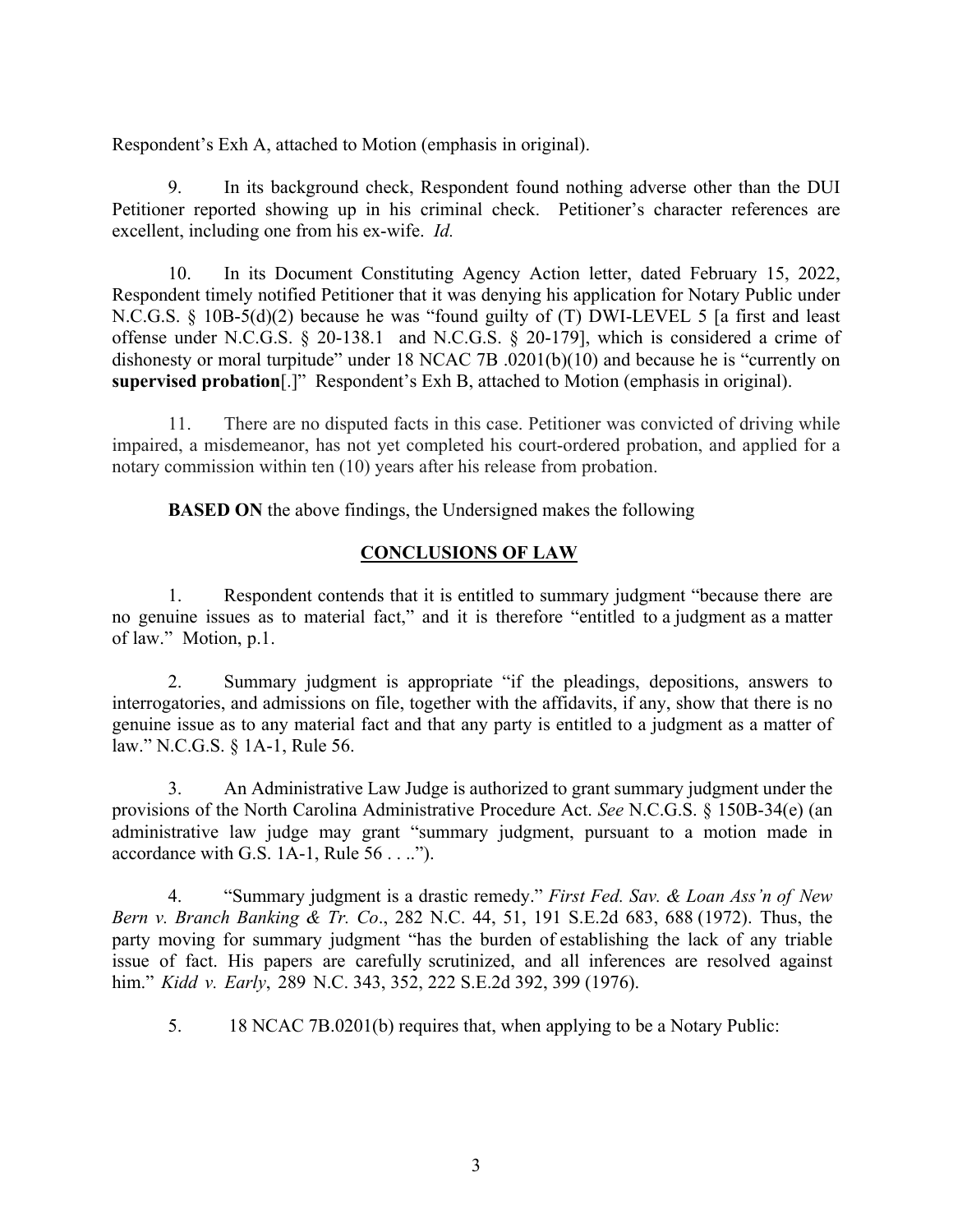"An applicant shall list on his or her application all misdemeanor and felony convictions related to crimes of dishonesty and moral turpitude. For purposes of this Chapter, those crimes include:

(1) Arson;

(2) Assault;

(3) Battery;

(4) Burglary;

(5) Carrying a concealed weapon without a permit;

(6) Child molestation;

(7) Child pornography;

(8) Discharge of a firearm in a public place or into a dwelling;

(9) Domestic violence;

## **(10) Driving under the influence;**

(11) Unlawful possession or sale of drugs;

(12) Embezzlement;

(13) Failure to comply with a court order;

(14) Failure to pay child support;

(15) Failure to return to confinement;

(16) False financial statements;

(17) Forgery;

(18) Fraud;

(19) Identity theft;

(20) Impersonation of a law enforcement officer;

(21) Hit and run;

(22) Kidnapping;

(23) Prostitutions;

(24) Multiple worthless checks showing a pattern of behavior indicating moral turpitude and dishonesty;

(25) A worthless check in excess of five hundred dollars (\$500.00);

(26) Possession of an unregistered firearm;

(27) Practicing law without a license;

(28) Rape;

(29) Receipt of stolen goods or property;

(30) Resisting arrest;

(31) Robbery;

(32) Statutory rape;

(33) Tax evasion;

(34) Terrorist threats or acts;

(35) Theft;

(36) Threats to commit a crime or cause bodily injury;

(37) Spousal abuse."

18 NCAC 7B.0201(b)(emphasis added).

6. Thus, in this Rule, "driving under the influence" is considered a crime related to dishonesty and moral turpitude. *Id.* Yet, driving under the influence is the *only* crime on the list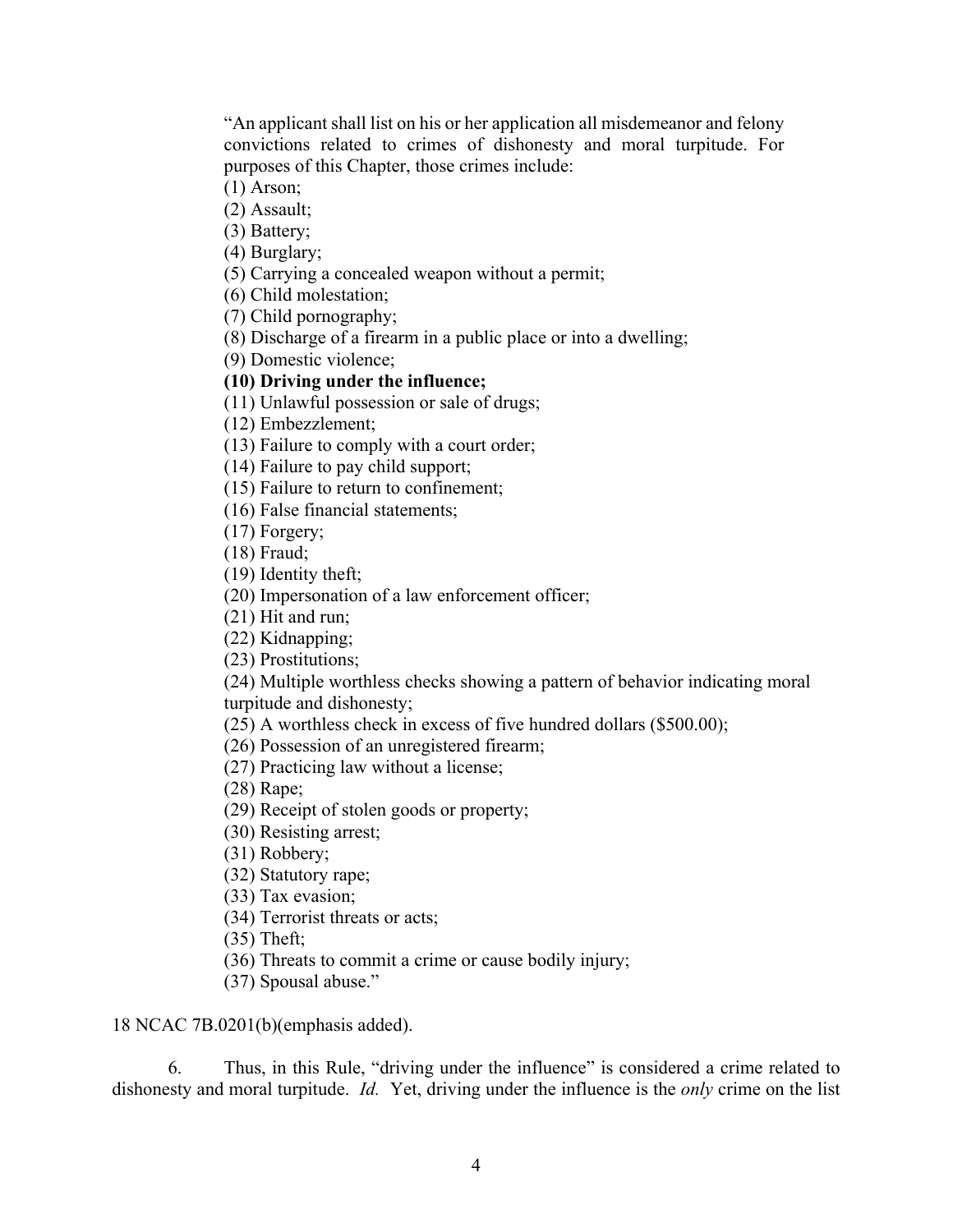of which motive or intent is not an essential element and, there can be no dishonesty or moral turpitude without motive or intent.

7. Our courts have long held that "moral turpitude is considered '[c]onduct that is contrary to justice, honesty, or morality.' *Black's Law Dictionary,* 1030 (8th ed. 2004). …**[B]ut our courts have not equated illegality with moral turpitude.**" *In re M.G.*, 187 N.C. App. 536, 551, 653 S.E.2d 581, 590 (2007), *rev'd on other grounds*, 363 N.C. 570, 681 S.E.2d 290(2009) (emphasis added). As such, the Undersigned is unconvinced that Respondent has the authority to redefine moral turpitude by attaching it to a crime that has no knowledge aforethought. Additionally, Respondent would certainly have exceeded its authority or jurisdiction in adding motive or intent as an element of simple driving under the influence when neither our Legislature nor our courts have seen fit to do so. Thus, under either of these scenarios, Petitioner *may* have had opportunity to obtain his Notary Public commission.

8. Nevertheless, N.C.G.S. § 10B-5 states, in pertinent part, that:

(d) "[Although t]he Secretary *may* deny an application for commission or recommission if any of the following apply to an applicant: . . .

(2) The applicant's conviction or plea of admission or nolo contendere to a felony or any crime involving dishonesty or moral turpitude. **[However, i]n no case may a commission be issued to an applicant within 10 years after release from prison, probation, or parole, whichever is later**."

N.C.G.S. § 10B-5(d)(2)(emphasis added).

9. Thus, although the General Assembly, through the use of the word *"may"* gave the Secretary discretion in whether to grant a commission as a NC Notary Public to someone who had been convicted of a felony or any crime involving dishonesty or moral turpitude, there is no discretion to commission an applicant who either is or has been released from prison or on probation or parole, prior to a period of ten (10) years passing following the imprisonment, probation or parole.

10. Since Petitioner's criminal conviction (for whatever crime) resulted in probation, N.C.G.S. § 10B-5(d)(2) mandates that Respondent deny Petitioner's application at least until it has been ten (10) years following the termination of that probation.

11. It is undisputed that Petitioner was convicted of a DWI-Level 5 and placed on a 12 month probation on October 7, 2021. Petitioner applied to be a Notary Public even before his probation period is set to expire on October 7, 2022 and, well before the 10-year period after his release from the probation.

12. In denying Petitioner's application, Respondent acted in the only way that it could under the law and, since the provisions of N.C.G.S.  $\S$  10B-5(d)(2) prohibit Respondent from issuing to him a notary public commission, there is no genuine issue of material fact in this case and Respondent is entitled to a judgment as a matter of law.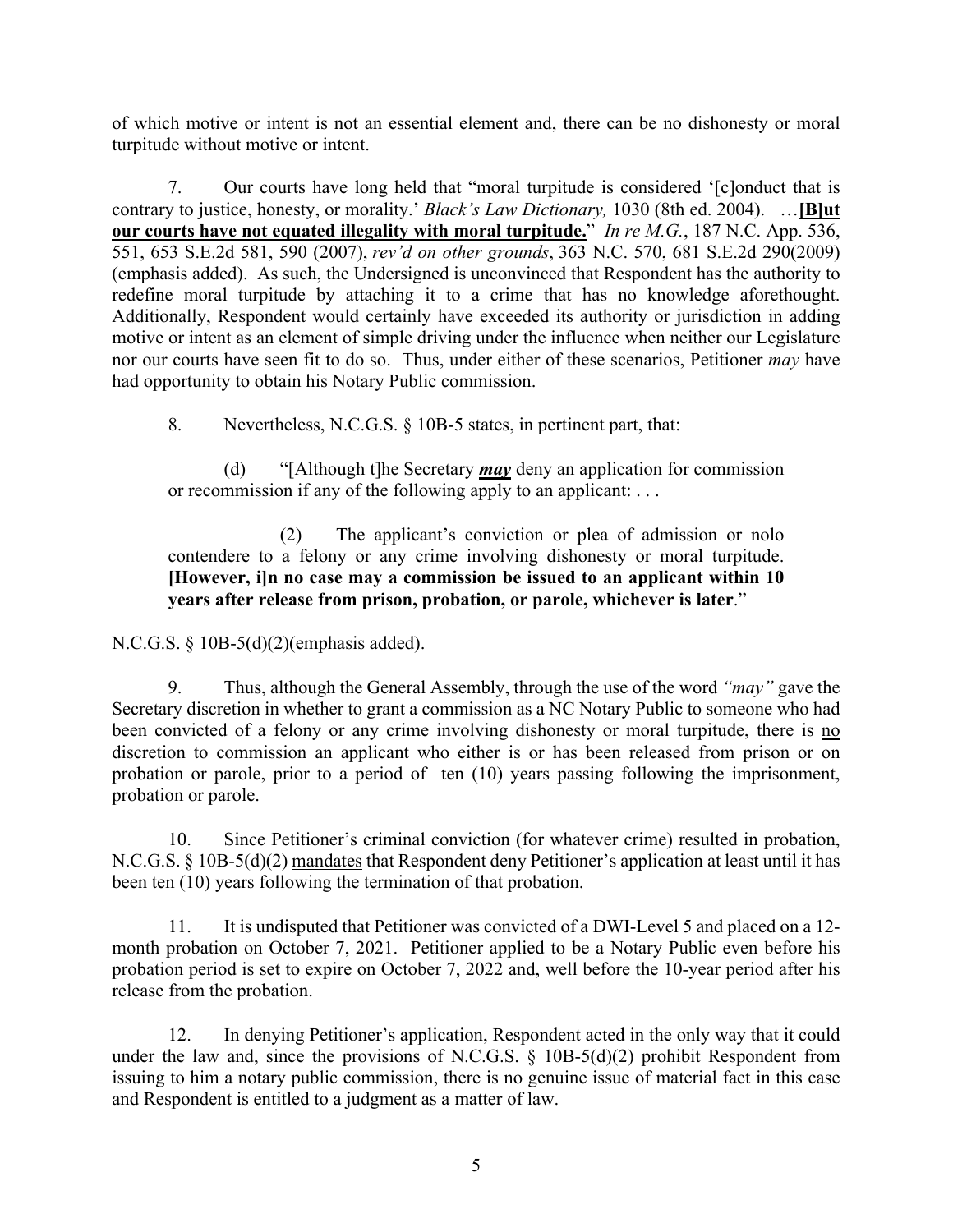**BASED ON** the foregoing findings of fact and conclusions of law, the Undersigned issues the following

#### **FINAL DECISION**

**IT IS ORDERED** that Respondent's Motion for Summary Judgment is hereby **GRANTED**. There being no remaining issues, this contested case is hereby **DISMISSED** with prejudice.

## **NOTICE OF APPEAL**

**This is a Final Decision** issued under the authority of N.C. Gen. Stat. § 150B-34.

Under the provisions of North Carolina General Statute § 150B-45, any party wishing to appeal the final decision of the Administrative Law Judge must file a Petition for Judicial Review in the Superior Court of the county where the person aggrieved by the administrative decision resides, or in the case of a person residing outside the State, the county where the contested case which resulted in the final decision was filed. **The appealing party must file the petition within 30 days after being served with a written copy of the Administrative Law Judge's Final Decision**. In conformity with the Office of Administrative Hearings' rule, 26 N.C. Admin. Code 03.0102, and the Rules of Civil Procedure, N.C. General Statute 1A-1, Article 2, **this Final Decision was served on the parties as indicated by the Certificate of Service attached to this Final Decision**. N.C. Gen. Stat. § 150B-46 describes the contents of the Petition and requires service of the Petition on all parties. Under N.C. Gen. Stat. § 150B-47, the Office of Administrative Hearings is required to file the official record in the contested case with the Clerk of Superior Court within 30 days of receipt of the Petition for Judicial Review. Consequently, a copy of the Petition for Judicial Review must be sent to the Office of Administrative Hearings at the time the appeal is initiated in order to ensure the timely filing of the record.

**SO ORDERED.** This the 2nd day of May, 2022.

CANNY ROAD

Hon. Karlene S. Turrentine Administrative Law Judge